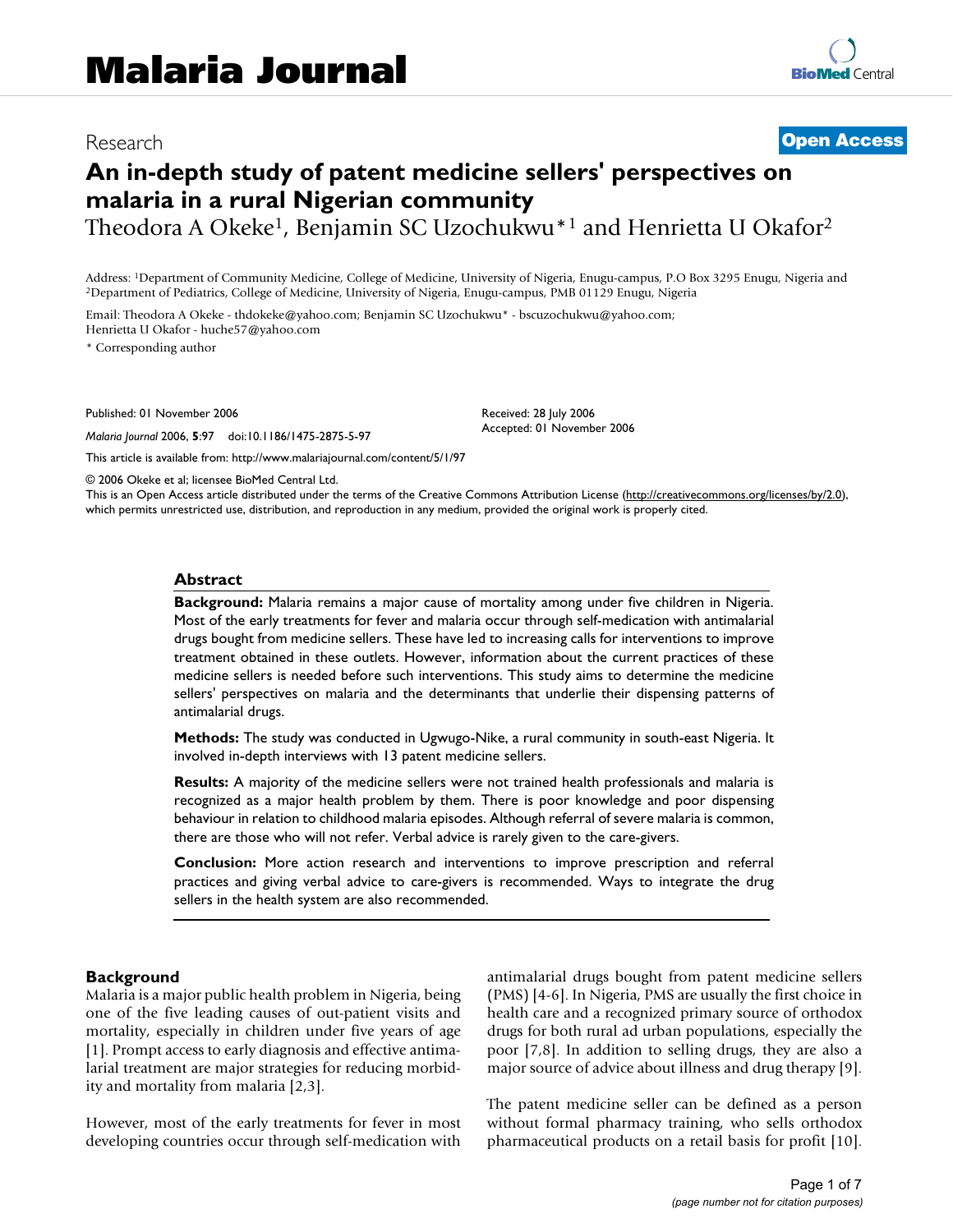Patent medicine stores are owned by the holders of patent and proprietary medicine vendors licenses. Ordinarily the patent medicines should be sold in their original packs. Over-the- counter (OTC) drugs are the only drugs authorized to be sold by the vendors, but they generally sell all types of drugs as determined by their financial capability [11]: these range from paracetamol and chloroquine in large tins to antibiotic, psychotropic drugs, narcotics, toxoids, and antihypertensives, that are outside the scope of their license [12,13]. In addition, the PMS obtain their drug supplies through both formal and informal channels including large retail and wholesale pharmacies in major cities, direct from pharmaceutical companies, and through visiting company representatives [13]. There are reports that these drugs may be ineffective, counterfeit or expired [11].

The Pharmacy Law in Nigeria specifies that PMS should sell only pre-packaged patent medicines. These laws show that the government has positively responded by legislation to forestall a chaotic drug distribution and consumption situation in Nigeria. But evidence suggests that drug laws were adequate, falling short only in their implementation [11].

The PMS have a wide distribution, especially in low income countries, and data on their actual number are difficult to obtain. However, studies show that they are the major drug retailers both in terms of value of drugs sold and number of outlets [14-16].

The reasons for preferring drug shops include geographical accessibility, shorter waiting times, more reliable drug stocks, longer opening hours, greater confidentiality, more personable social interaction, ease of seeking advice, lower cost and flexible pricing policies and no separate fee charged for advice [17,18]. However, one of the problems associated with home management and self medication with drugs from these sellers is that in most cases, neither the drug seller nor the consumer is aware of the correct dosage and duration of treatment [19]. Antimalarial drugs rank high among the drugs administered by these sellers in Nigeria [8]. However, effective management of malaria is not guaranteed: for example, such sellers have been found to consider analgesics containing aspirin as antimalarial drugs [20] and the appropriateness of dispensing in these drug outlets has been found to be suboptimal [21].

These practices may contribute to the spread of chloroquine-resistant *Plasmodium falciparium* in Nigeria [22]. Also, the risks for poor quality treatment may be high, in view of the fact that uncomplicated malaria can proceed rapidly to severe disease and death, especially among young children who have yet to develop immunity [23]. These have led to increasing calls for interventions to

improve treatment obtained in these outlets. However, before instituting such interventions, information about the current practices of PMS is needed as well as the determinants that underlie the dispensing pattern of antimalarial drugs in these outlets in Nigeria. While patent medicine shops are acknowledged as a major course of health care products, little has been reported on what actually happens in the shops [10], especially from the shop owner's perspective.

This study aims to determine the patent medicine sellers' perspectives on malaria and their referral practices in a rural Nigerian community. The result, which is part of a larger study designed to ascertain healthcare providers and caretakers' knowledge of malaria symptoms, causes, treatment and referral practices, will help in designing appropriate intervention measures that will help in improving the dispensing behaviour of patent medicine sellers.

# **Methods**

#### *Study area*

The study was conducted in Ugwogo-Nike, one of the four autonomous communities in Nike, Enugu state, Nigeria. It has a projected population of 13,952 in 2002 and is made up of 10 villages. It has a primary and secondary school, a primary health centre and a comprehensive health centre ('Cottage hospital'), both of which are situated in the same place, but one is managed by local government and the other by state government. Ugwogo-Nike is about 20 kilometres from the state capital, Enugu. This is predominantly a farming community.

Malaria is holoendemic, with a high malaria transmission rate year round and an average malaria incidence rate of 20% [24]. The main malaria vector in Ugwogo is *Anopheles gambiae* and *P. falciparum* is responsible for more than 90% of all malaria infections [24].

A total of 13 patent medicine sellers are registered with the local association. Every four days a large market (in "Orie" market square) attracts many customers from the capital city and neighbouring villages. Market days offer a good opportunity to communicate with community members. Out of the 13 patent medicine sellers, two are located around the market square and 11 are spread out in the 10 villages. Other sources of treatment for this community include 34 traditional healers, the cottage hospital and health centre, and several private and public health care facilities, located in the capital city.

# *Study design*

The study was a descriptive cross-sectional study. Ugwogo-Nike was selected by simple random sampling from a sample frame of the four autonomous communi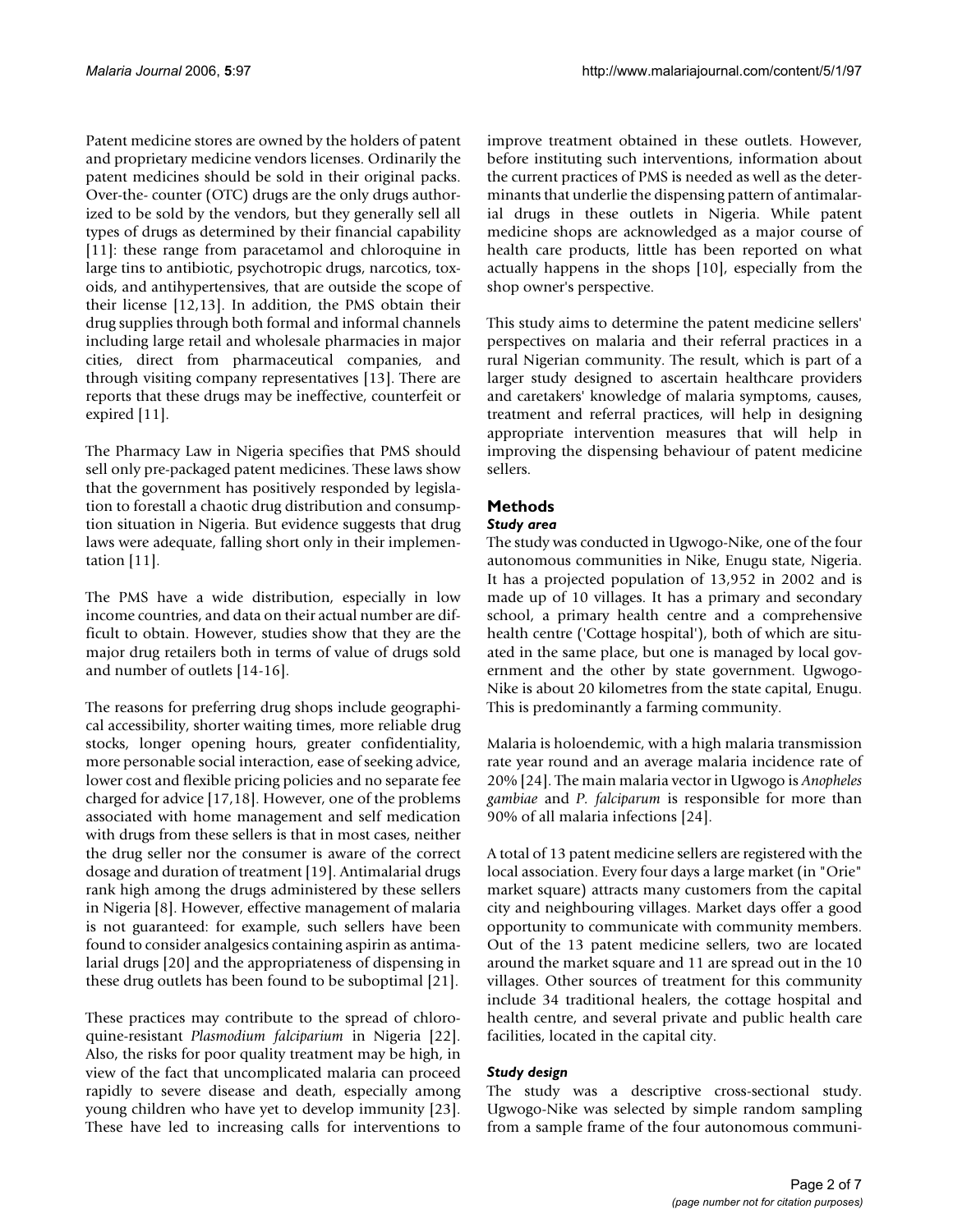ties in Nike. A census of all medicine sellers was taken by two members of the community with the assistance of the chairman of the local PMS association and a total of 13 were identified. The researchers worked through the chairman of the association to gain legitimacy and support, since PMS are suspicious of outsiders who might be government agents, sent to check them out. Thus, the chairman introduced the researchers to the member PMS and explained the purpose and nature of the study.

#### *Data collection methods*

In-depth interviews (IDI) were conducted with the PMS using IDI guide to explore their knowledge, beliefs, and stated treatment practices for mild and severe malaria, as well as the referral practices for severe malaria. The interview was conducted in the morning hours on non-market days (when the patient flow to the drug sellers' stores was minimal) by two community health nurses from the Health Visiting Unit of the Department of Community Medicine, who had previously been trained in qualitative method techniques. Each interview lasted between 60 and 75 minutes. The interview was tape-recorded and notes taken.

#### *Data analysis*

The transcriptions was organized under thematic headings and later developed into an ethnographic summary with illustrative quotes. The trajectories of their responses to the questions were captured with a trajectory tree, and then the different ranges of opinions, perception and stated practices were noted.

# *Ethical considerations*

Ethical approval was sought and obtained from the Ethical Committee of the University of Nigeria Teaching Hospital, Enugu (UNTH). The research objectives and methods were explained to individual respondents and verbal informed consent to tape-recording the interviews was obtained from the study participants before the interview commenced. Confidentiality of all information obtained from participants was maintained by not allowing information to be accessible to non-members of the research team.

# **Results**

All 13 PMS were interviewed. They comprised of eight male and five female practitioners. The age range was from 26 to 42 years. While 10 of them had attained a minimum of primary education, three did not attend any form of formal education. Apart from one nurse who had attended a school of nursing, the highest educational attainment of the sellers was a secondary school certificate and only two had reached this level. All belong to an association of drug sellers, which offers them the opportunity to fraternize together and helps in protecting the members from undue harassment from government agents and community members, as well as maintaining discipline within the association. However, the association does not provide any extra training materials and prescription guidelines to the members. None had any formal health training, except for the nurse who is also a registered member of the Nigerian Nursing and Midwifery council. A male drug seller pointed that *'you don't need to go to a secondary school or university to know how to sell these drugs. All you need is to train under an experienced patent medicine owner for about three years as an apprentice'*.

# *Common illnesses affecting children under five years of age*

Twelve of the drug sellers believe that, of all the illnesses, malaria is most commonly associated with fever and all affirmed that malaria is the most important of diseases and the one that kills more often. The seller that differed in this opinion was one of the two that had no formal education and, as she put it, *"as far as I am concerned ordinary malaria does not kill children more than diarrhoea, it is diarrhoea that kills the children faster than any other disease in this community"*.

# *Causes and mode of transmission of malaria*

On the causes of malaria, a few things were predominating in the drug sellers' responses. Some of the PMS have more than one perception about the cause of malaria. Thus, while ten of them felt that mosquitoes were the main cause of malaria, six and four felt that it was due to the sun and drinking bad water, respectively. Less than four sellers also attributed malaria to bad food, cold and body contact. When asked to state how the sun causes malaria, one of them said *"the sun can cause malaria when it shines directly on the child"*. A majority of them believe that mosquito bites transmit malaria, but how it does that was not clear to them. As one of them explained *"if a mosquito bites somebody who has malaria, it transmits his blood to another person when it bites him and he will start to develop Iba"* (*Iba* meaning malaria in the local language).

# *Symptoms and signs of malaria*

When asked to discuss the symptoms and signs of malaria, they correctly identified them to be fever, headache, weakness and restlessness for mild malaria. According to a female respondent, *'as a mother, I know that once a child has fever and is restless and refuses food, then the child has malaria'*. Others include discoloration of urine and skin, cold, vomiting, loss of appetite, stomach upset, dreaming and excessive sweating. It was noted from the responses of most of the drug sellers that one of the signs indicating that the patient is getting worse is continuous fever and as stated by most of them *'if the child continues to have fever while treatment has gone far then you know the problem is getting worse'*. Some of the drug sellers, however, noted that *'if the child starts jerking (convulsing), it is an indi-*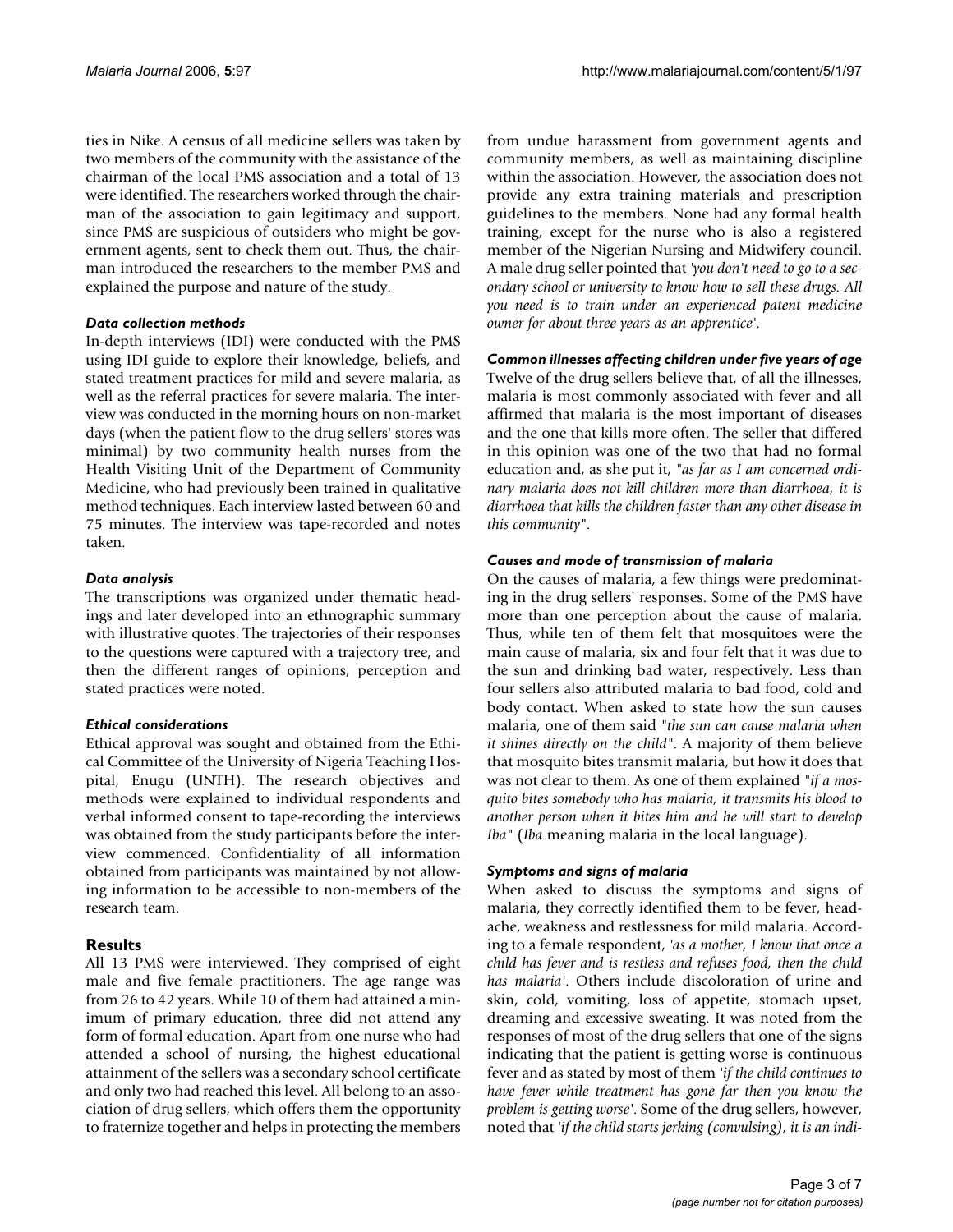*cation that the condition is getting worse'*. One of the respondents who had no formal education also noted that in some cases, the mothers describe the symptoms to her and this helps her to classify the malaria. As she puts it *'if the mother says the child has fever that comes with yellow eyes, then I know that the child has serious malaria, but if she says the fever came with only headache and joint pains, I know it is ordinary malaria"*. This respondent, who is a nurse, seemed to be more knowledgeable about symptoms and signs of both mild and severe malaria than any other respondent.

# *Treatment practices*

When the respondents were asked to say how they make treatment decisions, eight respondents said the customers simply asked for specific medicines, which they provided. According to one male seller, *'when patients come to me, they just say I need medicine for malaria and I give them the antimalarial available in my store'*. Again the quantity and doses of antimalarial drugs sold to clients depends on the amount of money available to the client and these drugs are wrapped in a piece of paper by some of the PMS during dispensing while some claimed to package the drugs in small unlabelled envelopes. A respondent captured it thus: *'at times the patients specify the medicine and the amount of money they have and I sell the medicine to them which corresponds to the amount they have'*. But two of the respondents including the nurse claimed that when patients present an illness complaint, they take history and examine them before recommending any drugs to them. In some cases also, the patients come with a prescription sheet from a doctor and they issue them medicine if available in their store. According to the nurse, *'it is easier for me if they come with a prescription*' while one of the male sellers with primary education said '*if they come with a prescription, I ignore it since I can't read doctors' writing. I will rather ask the patient what is wrong with him/her and treat'*.

On the drugs which they sell to patients, all the sellers indicated a higher use of analgesics/antipyretics (paracetamol/analgin) as an addition to antimalarial drugs because according to most of them *'it reduces the fever fast and helps the antimalarila to be very effective'*. Five of the sellers also felt that the analgesics/antipyretics can cure malaria on its own. As one male seller puts it *'if a customer comes with fever and especially headache, I just give them novalgin injection and the fever and headache disappears'*. Eleven of the sellers will use chloroquine as their first line drug administered as injection. When asked the reasons for the use of chloroquine, most of the sellers said chloroquine is the cheapest antimalarial and the patients can afford it. Also eleven of the sellers felt it is still very effective in treating malaria. Only one out of the thirteen interviewed believed halofantrine is more effective and uses it if patients can afford it. According to him, *'this chloroquine don't work any* *more, so when my patients come, I tell them about Halfan* (Halofantrine) *and if they can afford it, I sell it to them otherwise I give them chloroquine or Fansidar'* (sulfadoxine/ pyremethamine, SP). All the sellers had some knowledge of SP preparations and one of them prefers it because some patients believe '*it is more effective than chloroquine and does not cause scratching'*.

For what is assumed to be mild malaria, ten of the sellers will dispense chloroquine tablets and syrup to patients and ask mothers to give it to the child three times in a day, for a period of 3–5 days and sometimes extending to more than five days. But when chloroquine injection is used, the medicine seller administers it him/herself once a day in combination with vitamin B complex injection. According to some of them, *'vitamin B complex helps to build up the blood which malaria infection have consumed'*. However three of the sellers felt differently. According to one of them, *'I give vitamin B complex so as to increase my bill'*. When asked why they administer injections, they claimed it was more effective than the tablets and the syrup and in some cases, it is due to the demand of the patients. This was captured by one of the male sellers thus *'you know injections work faster and at times the patients demand that we give it to them'*. Another respondent stated that *'to make our charges higher, we have to administer injections as this is the only way they can respect you'*. They also claimed that, at times, they dispense these drugs according to the amount of money the customer came with.

Nine of the sellers will recommend the same dosage of chloroquine to all children less than five years of age. Also, some will recommend a single dose of chloroquine for children less than five years old, instead of the required three-day treatment. When reminded that all these might be an over-dose or under-dose for the children, one of them insisted that *'I have been doing this for a long time and they have been recovering without any problem'*. The drug seller who prefers "maloxine" a brand of SP would not change to another antimalarial even if symptoms persists because according to him *'the illness is no more malaria'*. For severe malaria, they indicated that they make use of chloroquine and analgesics (paracetamol) as major drugs while administering vitamin B complex injection if there is need. Other drugs they make use of though less frequently are analgin injection (antipyretic), maloxine (a brand of SP), maloquine (mefloquine), halfan (halofantrine) and multivitamin tablets. Very few indicate their use of blood tonics and drips (intravenous infusion). Three of the PMS interviewed claimed that they rely on the instruction provided by the manufacturers in selling and dispensing the drugs.

Although all the respondents have heard of artemisinin derivatives, none stored them because as they claimed *'we*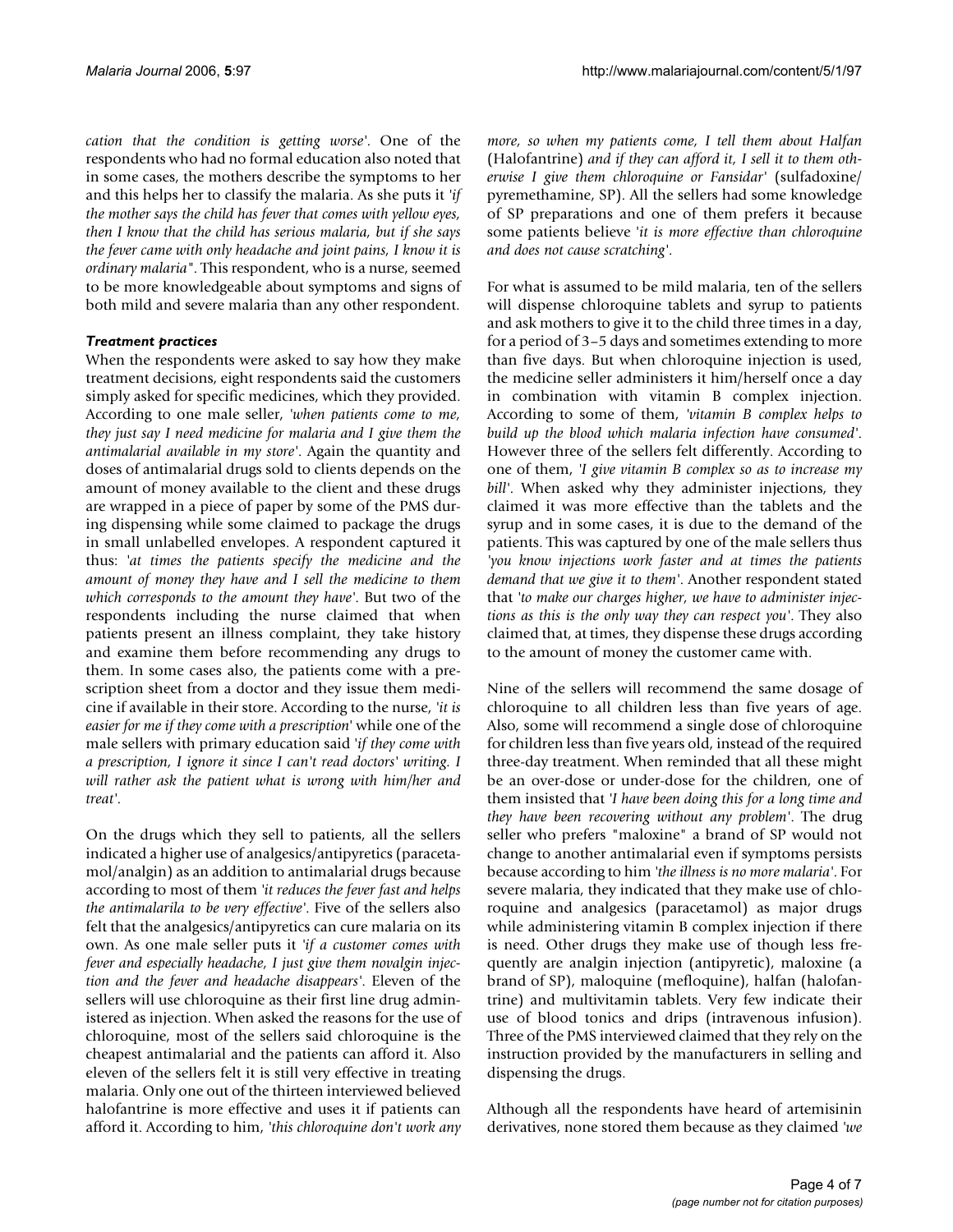*cannot stock because of the high cost. If you do, no villager will buy it from you because they are very poor'*. However, the respondent who stored halofantrine said he cannot afford to store two expensive antimalarial drugs at same time, but claimed that he has on two occasions, bought it for a client who requested it. And on those occasions, the client was said to have got better faster. As he put it *'there is one woman who is always requesting for coartem (ACT) and each time, she comes back to say the drug is wonderful but expensive'*. The respondent said he would be willing to store the drug if there is a demand for it. Apart from prescribing and dispensing drugs, most of them indicated that they will also tepid sponge the child to bring down the temperature. When questioned on why they have to prescribe and what guides their treatment decision, the response from most of the drug sellers was that they have the experience. For the convulsing child all claimed they will refer to a health facility. Two of them will tepid sponge and give antipyretics before referral, while one drug seller will give an anti-emetic promethazine or administer an anticonvulsant "phenobarbitone" before referral.

Only five of the sellers will communicate to the caregiver the dosage of the medicines and none of the sellers will communicate the precautions and side effects of the medicines purchased by the patient.

# *Referral practices*

On referral practices, most of the sellers hardly refer patients to the health centre or the cottage hospital in the community because *'the workers are hardly ever there and there is no doctor in the places'*. However, three of the drug sellers claimed they would refer patients to the cottage hospital for the treatment of mild malaria, but if the child develops convulsion, nine of them will refer to a doctor in the city. The nurse claimed that she refers all cases not responding to antimalarial drugs to a doctor in the capital city. As she put it *'any malaria I cannot treat here cannot be treated at the health centre. So I have to refer them to a doctor in the urban'*. For those who will refer, they were asked to state the mode of referral. Only the nurse said she will give the caregiver a referral note to the facility. The rest will only ask the caregiver to go elsewhere verbally. A few, however, indicated they will not refer, but rather treat the cases by making use of paracetamol or novalgin, (analgesics/antipyretic), paraldehyde (anticonvulsant) and promethazin (anti-emetic) injections. As put by one of them *, 'I am very good at treating malaria, so I don't need to refer to anybody. When you refer, the mothers will think you don't know anything and will not come another day'*.

# **Discussion**

This study documents the knowledge and stated practices of medicine sellers for the treatment of childhood malaria in a small rural community. The results show that only one drug seller had a health training background. This is a very low figure and contrasts with studies done in Uganda, where a majority of them had one form of health training or another [25]. The PMS's educational level is usually not specified in laws governing licensing of such practice although by convention, as is the case in Nigeria, the minimum educational attainment has been primary schooling [26]. These sellers have been known to enter the business from a variety of backgrounds unconnected with having adequate knowledge of illness perception and management, making effective malaria control impracticable [27]. Although having a health education background is not required for registration of their premises, having no form of health training is likely to contribute to inappropriate dispensing of antimalarial drugs, especially where some of the respondents do not have even a primary education.

Although the respondents were generally well informed about symptoms and causes of malaria, there were some misconceptions about the causes of malaria, incriminating the hot sun and drinking bad water. This perception is likely to pose problem when taking decisions on what drugs to give. It has been noted that knowledge of the causes of disease and their symptoms and signs is important guide in determining the choice of drug treatment [25]. The fact that the nurse was more knowledgeable than the rest underscores the need for the sellers to have either formal or informal medical knowledge.

In this study, chloroquine is still commonly used and inappropriately too by the drug sellers in conjunction with antipyretics/analgesics (paracetamol and analgin). This undermines therapeutic efficacy and may promote the emergence and further spread of drug-resistance. In Nigeria there has been a change in the national antimalarial drug policy to artemisinin-based combination therapy (ACT) as a first line drug for the treatment of uncomplicated malaria because of chloroquine resistance. In reality, access to ACT is still very poor and most cases of malaria are still treated with chloroquine by the PMS.

Furthermore, chloroquine injections were administered commonly, a finding consistent with earlier studies in Nigeria [28,[29\]](#page-6-0). The use of chloroquine injections may be an indication that sellers are primarily motivated by their need to make profits, and not by any wish to provide a public health good. It has been noted that prescribing patterns are more likely to follow patient demands and expectations and profit motive rather than professional principles. There is concern about the frequent administration of injections by individuals with no health background especially in light of the high risk of transmitting HIV and other blood-borne infections [30]. Thus training alone is unlikely to deal with the issue. Hence the need for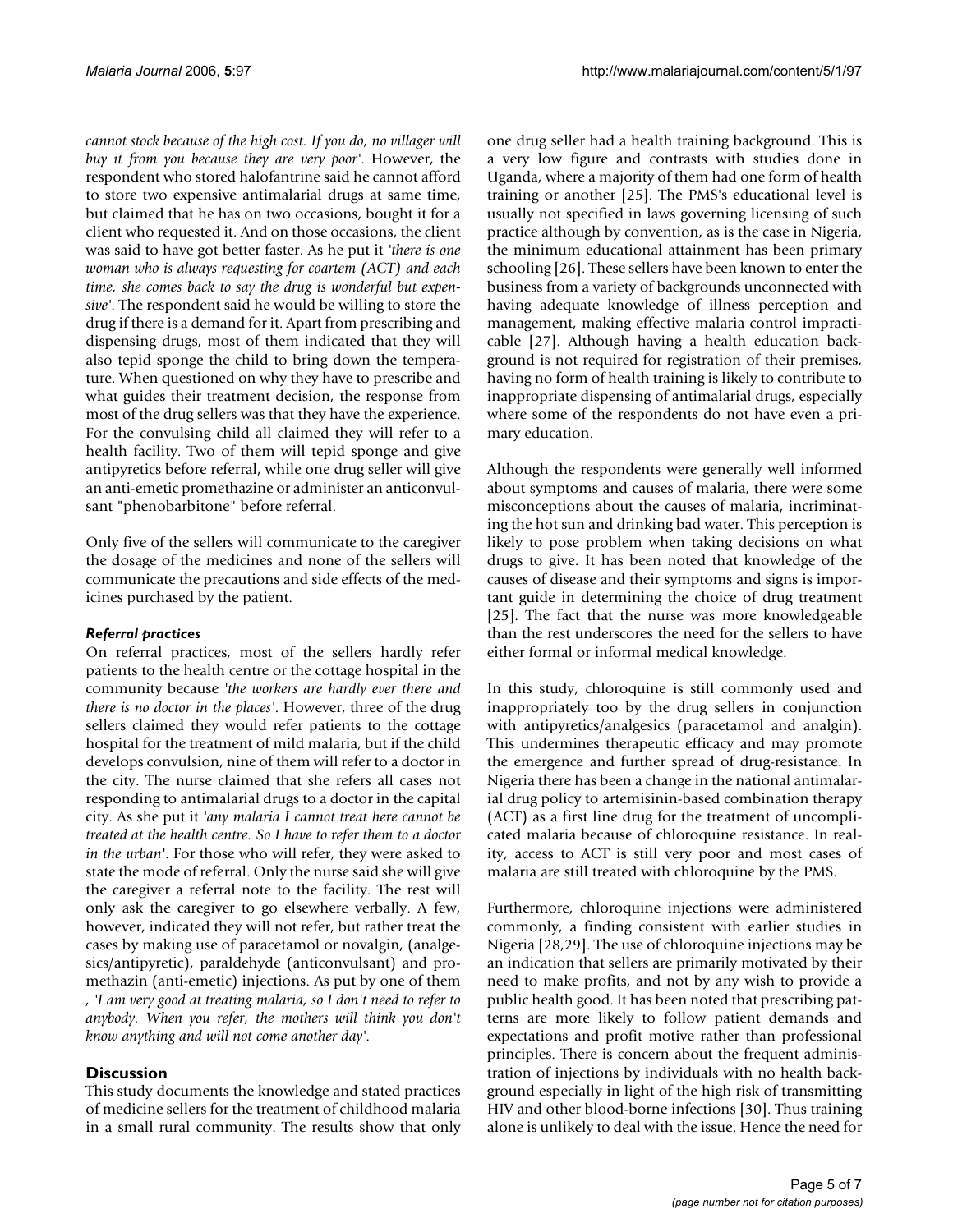appropriate monitoring and media campaign by government. The current effort in Nigeria by the National Agency for Food and Drug Administration and Control (NAF-DAC) on dangers of unnecessary injections through mass media campaign is a step in the right direction.

Although a good number of the vendors had adequate knowledge of signs and symptoms of malaria, the results show that their knowledge of correct antimalarial dosage is low for both mild and severe childhood malaria leading to the administration of both over- and under-dosage of antimalarial drugs. This same phenomenon was noted elsewhere [31]. The ineffectiveness of these practices represents a major problem, since many malaria deaths occur within the first 48 h of illness [23]. The great danger with under dosage is also the development of chloroquineresistant strains of *P. falciparum* which has reduced the efficacy of chloroquine in Nigeria [32].

Analgesics/antipyretics are always prescribed in this study with chloroquine. Some of the medicine sellers appear to confuse analgesics/antipyretics with antimalarials. This is a common phenomenon and had previously been noted in Nigeria [20].

Halofantrine is still being used by some of the drug sellers. The cardio-toxicity effect of halofantrine has been documented [33] and this drug has been banned by some countries because of this. However, it is interesting to note that the sellers are knowledgeable about ACT. It will be worthwhile to explore this in the wake of changing antimalarial first line drug policy in Nigeria to see the possibility of making ACT available to consumers through the PMS in the spirit of public-private partnership.

Although referral of severe malaria cases was common, little or no verbal advice is given to mothers and no formal arrangement is made to facilitate the referral. This could be improved through training of both mothers and the PMS on recognition of conditions warranting referral and establishing a network between the PMS and the formal health sector as well as the local transport union to ensure easy accessibility.

# **Limitation of the study**

The study involved only 13 drug vendors in a small area. However, there has been a recent surge of international interest in health-related small area studies and the World Bank is encouraging the use of small area analysis [34]. The results of this study may reflect what is happening in rural areas of Nigeria because it has all the features of a typical Nigerian village. Furthermore, the results compares with other studies in Nigeria [10,13] and will be useful in guiding intervention studies targeted at rural communities and the health sector and thus reduce the effect of malaria.

# **Conclusion**

This study brings up the issues regarding the poor knowledge and poor dispensing behaviour of PMS in relation to childhood malaria episodes. It has been shown that most of the drug sellers were not trained health professionals and malaria is recognized as a major health problem by most of them. However, there are some misconceptions on its causes and PMS are currently not very good at providing appropriate advice and adequate doses of antimalarial to their clients. Training and periodic re-training of drug sellers to enable them provide correct and full therapy for uncomplicated malaria, appreciate the importance of giving verbal advice to care-givers and recognize and refer promptly all severe malaria cases is recommended. The effectiveness of such trainings has been recorded in different settings [23,35-37].

PMS knowledge about product dosages and precautions could also be improved with the provision of better product description by pharmacy companies and the pre-packaging of antimalarials for young children. This has been found to be effective in Nigeria [38].

There is need for sustainable monitoring systems. Monitoring and influencing the quality of private services is now recognized as a key component of effective malaria treatment [39]. The PMS union can be used to monitor themselves when trained and this novel idea will be tested during the intervention phase of this study. At present, the PMS are registered and monitored by the state Ministry of Health, Pharmacy division.

# **Competing interests**

The author(s) declare that they have no competing interests.

# **Authors' contributions**

AO conceived and designed the study. All the authors participated in data collection and analysis. BU wrote the manuscript with input from all the authors.

# **Acknowledgements**

We are grateful to all patent medicine dealers that participated in the study. We also appreciate the cooperation of the community leaders. The study was financially supported by UNDP/World Bank/WHO Special Programme for Research and Training in Tropical Diseases (TDR) ID No: 990749

#### **References**

- 1. Federal Ministry of Health: **The National Health Policy of Nigeria.** *Federal Ministry of Health Abuja Nigeria* 1992.
- 2. World Health Organization: **African Summit on Roll Back Malaria.** *Abuja, Nigeria; WHO/CDS/RBM/2000.17 Geneva: WHO* 2000.
- 3. Federal Ministry of Health: **Strategic Plan for rolling Back Malaria in Nigeria 2001–2005.** *Abuja, Nigeria; Federal Ministry of Health* 2001.